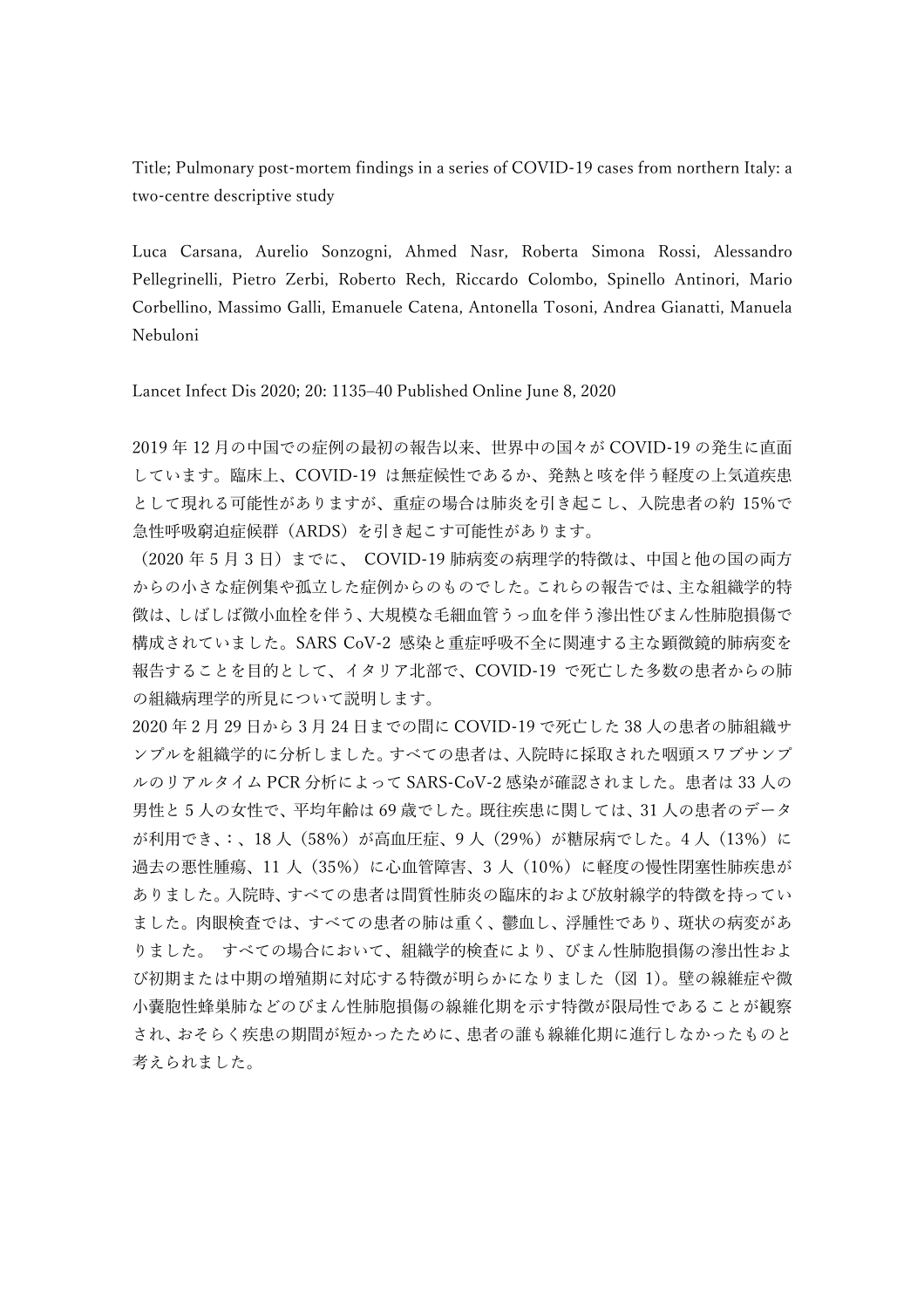|                                                                    | Absent           | Rare             | Focal            | Multifocal | Plurifocal       | Diffuse          |  |  |  |  |  |
|--------------------------------------------------------------------|------------------|------------------|------------------|------------|------------------|------------------|--|--|--|--|--|
| Main morphological aspects                                         |                  |                  |                  |            |                  |                  |  |  |  |  |  |
| Capillary congestion                                               | $\boldsymbol{0}$ | $\boldsymbol{0}$ | $\boldsymbol{0}$ | 24 (63%)   | 1(3%)            | 13<br>(34%)      |  |  |  |  |  |
| Interstitial<br>and<br>intra-<br>alveolar oedema                   | 1(3%)            | $\boldsymbol{0}$ | 19<br>$(50\%)$   | 10(26%)    | 5(13%)           | 3(8%)            |  |  |  |  |  |
| Alveolar haemorrhage                                               | 5(13%)           | 1(3%)            | 20<br>(53%)      | 8 (21%)    | 2(5%)            | 2(5%)            |  |  |  |  |  |
| Hyaline membranes                                                  | 5(13%)           | 1(3%)            | 19<br>$(50\%)$   | 5(13%)     | 3(8%)            | 5<br>(13%)       |  |  |  |  |  |
| Dilated alveolar ducts plus<br>collapsed alveoli                   | 2(5%)            | $\boldsymbol{0}$ | 16<br>(42%)      | 18 (47%)   | 2(5%)            | $\boldsymbol{0}$ |  |  |  |  |  |
| Endothelial necrosis                                               | 9(24%)           | 1(3%)            | 7<br>(18%)       | 21 (55%)   | $\boldsymbol{0}$ | $\boldsymbol{0}$ |  |  |  |  |  |
| Increased megakaryocytes                                           | 5<br>$(13\%)^*$  | $\mathbf{0}$     | 25<br>(66%)      | $4(11\%)$  | 3(8%)            | 1(3%)            |  |  |  |  |  |
| Alveolar granulocytes                                              | 6(16%)           | 1(3%)            | 14<br>(37%)      | 14 (37%)   | 2(5%)            | 1(3%)            |  |  |  |  |  |
| Loss of pneumocytes                                                | $\boldsymbol{0}$ | $\boldsymbol{0}$ | 11<br>(29%)      | 20 (53%)   | 3(8%)            | 4<br>$(11\%)$    |  |  |  |  |  |
| Platelet-fibrin thrombi                                            | 5(13%)           | $\boldsymbol{0}$ | 16<br>(42%)      | $4(11\%)$  | 13 (34%)         | $\boldsymbol{0}$ |  |  |  |  |  |
| pneumocyte 0<br>2<br>Type<br>hyperplasia with epithelial<br>atypia |                  | $\boldsymbol{0}$ | 14<br>(37%)      | 9(24%)     | 8(21%)           | 7<br>(18%)       |  |  |  |  |  |
| Squamous metaplasia with<br>atypia                                 | 17<br>(45%)      | 1(3%)            | 12<br>(32%)      | 7(18%)     | 1(3%)            | $\boldsymbol{0}$ |  |  |  |  |  |
| Interstitial<br>myofibroblast<br>reaction                          | 13<br>(34%)      | $\boldsymbol{0}$ | 18<br>(47%)      | 6(16%)     | 1(3%)            | $\boldsymbol{0}$ |  |  |  |  |  |
| Alveolar granulation tissue                                        | 16<br>(42%)      | 1(3%)            | 13<br>(34%)      | 3(8%)      | $4(11\%)$        | 1(3%)            |  |  |  |  |  |

Lung histological findings in patients who died from COVID-19 (n=38)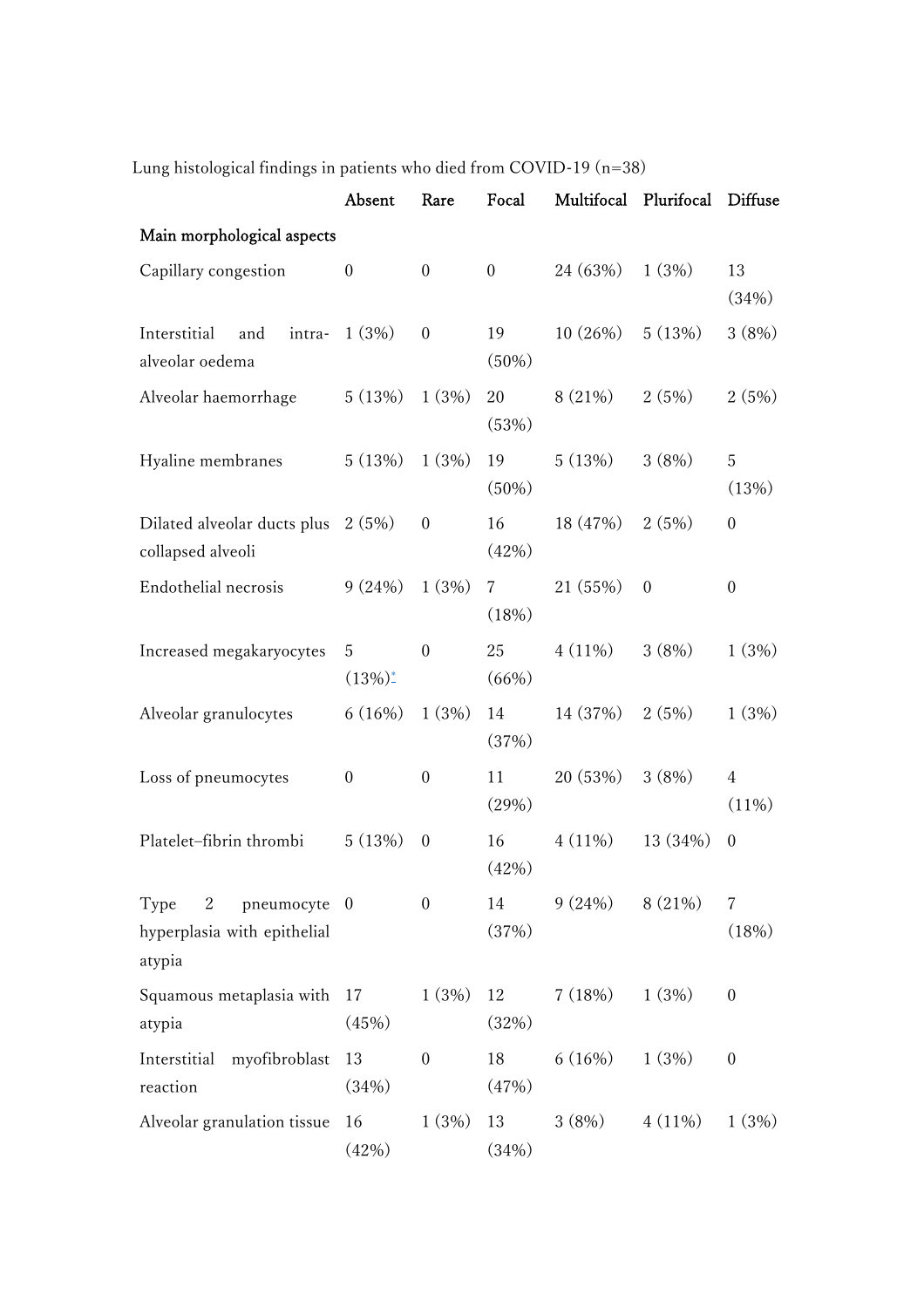|                                                        | Absent          | Rare             | Focal            | Multifocal       | Plurifocal       | <b>Diffuse</b>             |
|--------------------------------------------------------|-----------------|------------------|------------------|------------------|------------------|----------------------------|
| Septal collagen deposition                             | 23<br>(61%)     | $\overline{0}$   | 13<br>(34%)      | 1(3%)            | 1(3%)            | $\mathbf{0}$               |
| Alveolar loose plugs of<br>fibroblastic tissue         | 27<br>(71%)     | 1(3%)            | 7<br>(18%)       | 3(8%)            | $\boldsymbol{0}$ | $\boldsymbol{0}$           |
| Capillary proliferation                                | 20<br>(53%)     | $\overline{0}$   | 14<br>(37%)      | 3(8%)            | $\boldsymbol{0}$ | 1(3%)                      |
| Organised<br>alveoli<br>plus<br>dilated alveolar ducts | 29<br>(76%)     | $\boldsymbol{0}$ | 6<br>(16%)       | 3(8%)            | $\boldsymbol{0}$ | $\boldsymbol{0}$           |
| Pleural involvement                                    | 38<br>$(100\%)$ | $\boldsymbol{0}$ | $\boldsymbol{0}$ | $\boldsymbol{0}$ | $\mathbf{0}$     | $\mathbf{0}$               |
| Mural fibrosis                                         | 14<br>(37%)     | $\mathbf{0}$     | 12<br>(32%)      | 10(26%)          | 1(3%)            | 1(3%)                      |
| Microcystic<br>honeycombing                            | 23<br>(61%)     | $\overline{0}$   | 9<br>(24%)       | 6(16%)           | $\mathbf{0}$     | $\overline{0}$             |
| Further associated lesions                             |                 |                  |                  |                  |                  |                            |
| Interstitial inflammatory 7 (18%)<br>infiltrate        |                 | $\mathbf{0}$     | 5<br>(13%)       | 12(32%)          | 10(26%)          | $\overline{4}$<br>$(11\%)$ |
| Alveolar<br>inflammatory<br>infiltrate (macrophages)   | 14<br>(37%)     | 1(3%)            | 13<br>(34%)      | 8(21%)           | $\boldsymbol{0}$ | 2(5%)                      |
| multinucleated<br>Alveolar<br>giant cells              | 19<br>$(50\%)$  | 6<br>(16%)       | 9<br>(24%)       | 1(3%)            | 1(3%)            | 2(5%)                      |

Tissues were categorised on the basis of the percentage of tissue involved, as follows: absent (0%), rare (<5%), focal (5–25%), multifocal (26–50%), plurifocal (51–75%), or diffuse  $(>75\%).$ 

\*Absent was defined as fewer than four cells per 25 high-power fields.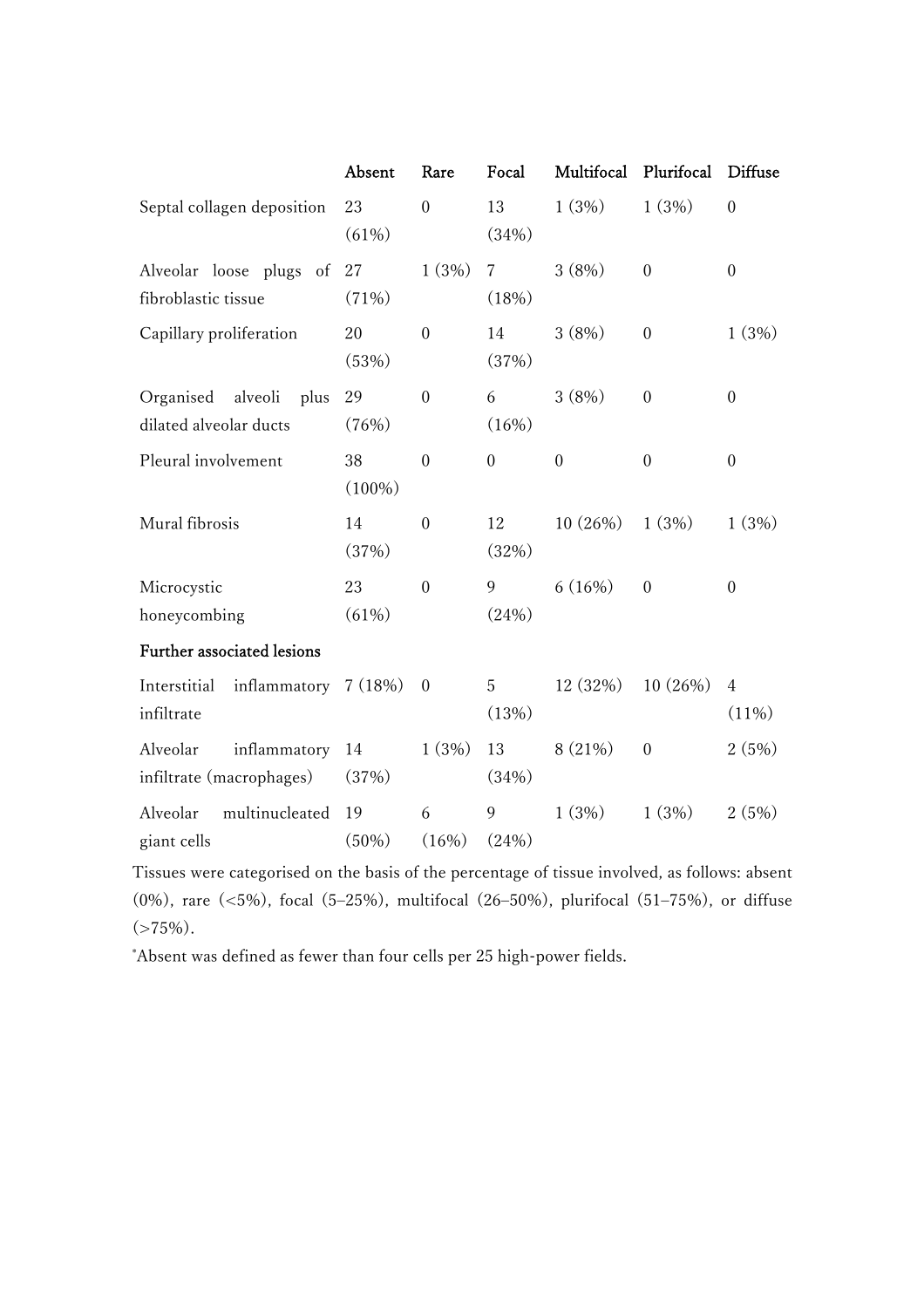

Figure 1: Haematoxylin and eosin-stained sections from representative areas of lung parenchyma with diffuse alveolar damage (A) Exudative phase of diffuse alveolar damage with hyaline membranes (arrow). (B) Organising microthrombus (arrow). (C) Concomitant interstitial pneumonia, intra-alveolar scattered multinucleated giant cells (top, left), and outstanding epithelial proliferation around a bronchiole with plurifocal squamous differentiation and mild atypia (arrow). (D) Early proliferative phase of diffuse alveolar damage with many hyperplastic, and rarely atypical, type 2 pneumocytes. (E) Intermediate phase of diffuse alveolar damage with initial organising aspects (arrow) and interstitial pneumonia with marked lymphocytic infiltrate. (F) Advanced proliferative phase of diffuse alveolar damage with interstitial myofibroblastic reaction, diffuse lymphocytic interstitial infiltrate, and residual scattered hyperplastic type 2 pneumocytes (arrow). (A, D, E) Original magnification  $\times$  20. (B, C, F) Original magnification  $\times$  10.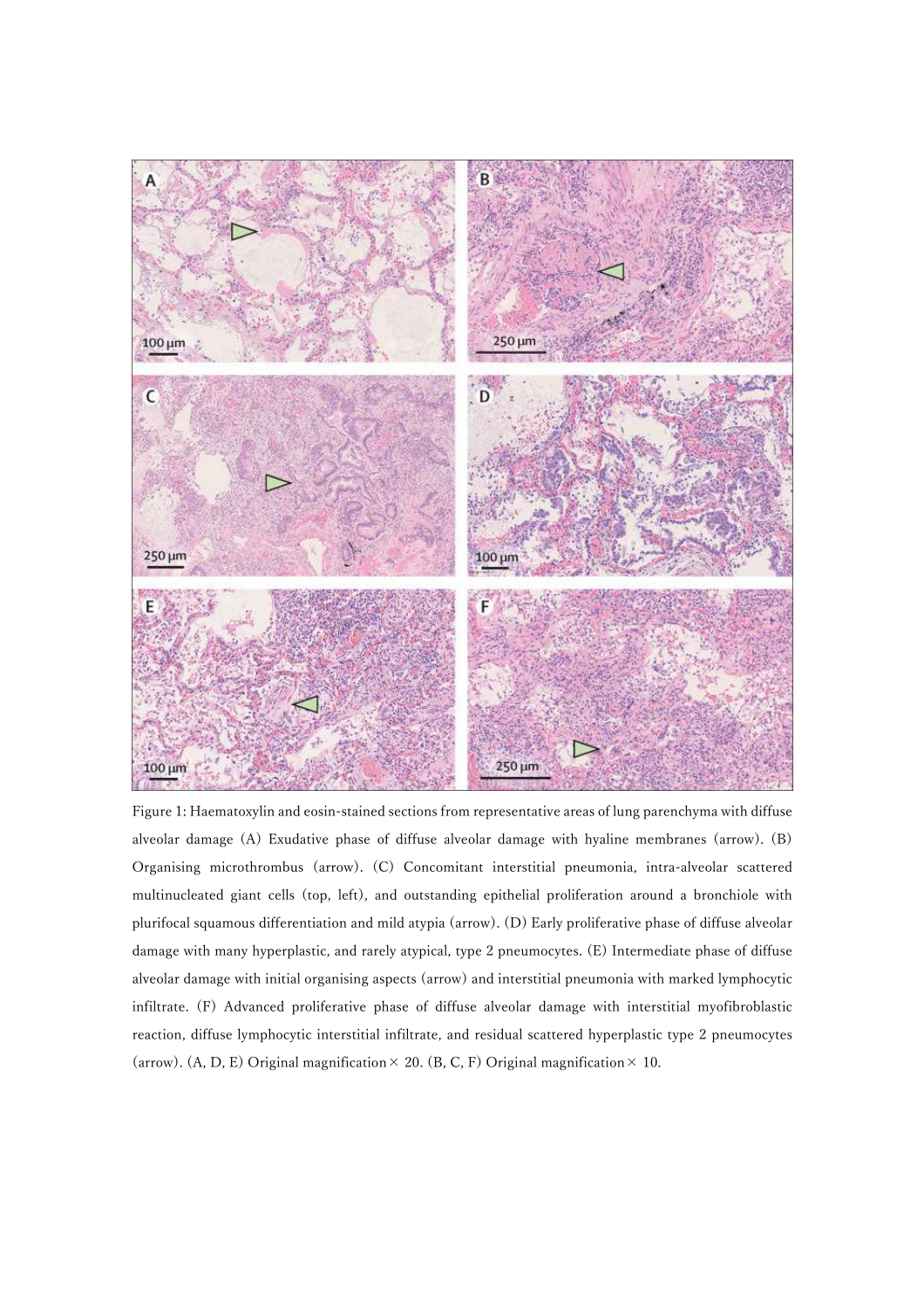電子顕微鏡検査(図2)は、分析された10例のうち9例(90%)でウイルス感染を示唆す る粒子を明らかにしました。粒子の平均直径は約 82nm で、突起の⻑さは約 13nm でした。 ビリオンと推定される粒子は、他のコロナウイルスのように、主に原形質膜に沿って細胞質 液胞内に局在していました。感染細胞は 1 型および 2 型肺胞上皮細胞でした。しかし、2 つ のケースでは、粒子はほとんどではありませんが、肺胞マクロファージで観察されました。 ビリオンに似た粒子は内皮細胞で検出されませんでした。



Figure 2: Electron microscopy of a representative case Flat type 2 pneumocyte without lamellar electron-dense bodies of surfactant free in the alveolar space, containing numerous virions (inset bottom right) in cytoplasmic vacuoles (arrow) and along the plasma membrane (arrow heads). Virions had an average diameter of 82 nm, and viral projection about 13 nm in length (inset upper left, original magnification  $\times 85000$ ).

すべてのサンプルで、びまん性肺胞損傷の滲出期および初期増殖期のびまん性パターンが 見られましたが、線維化期はめったに観察されませんでした。特徴的な組織病理学的所見は、 非定型肺細胞(反応性異型)および末梢小血管のびまん性血栓症でした。 COVID-19 の患者の ARDS を特徴づける 血管微小血栓は、びまん性肺胞損傷の領域でし